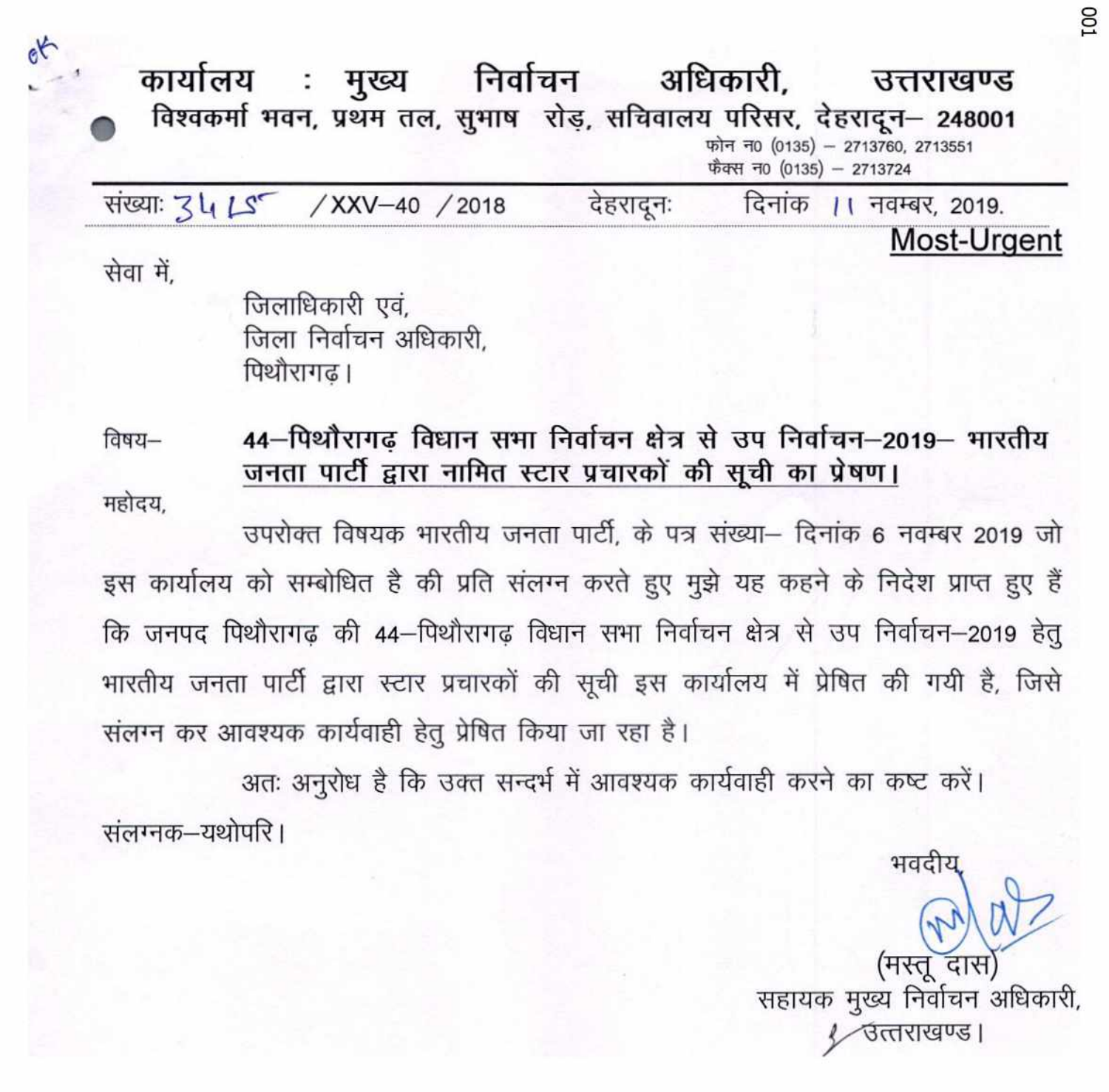पुनीत मित्तल प्रदेश चुनाव आयोग सम्पर्क विभाग मो. 9897025550





दिनांक - 06.11.2019

सेवा में.

मुख्य निर्वाचन अधिकारी, निर्वाचन आयोग उत्तराखण्ड, देहरादून।

विषय - पिथौरागढ़ (विधानसभा उपचुनाव -2019) हेतु भारतीय जनता पार्टी के स्टार प्रचारकों की सूची के सम्बन्ध में।

महोदया,

उपरोक्त विषयक पिथौरागढ़ (विधानसभा उपचुनाव -2019) हेतु चुनाव में पार्टी के प्रचार एवं प्रसार हेतु भारतीय जनता पार्टी के स्टार प्रचारकों की सूची पत्र के साथ संलग्न कर आपके कार्यालय को सादर प्रेषित है।

अतः उपरोक्त के सम्बन्ध में चुनाव में प्रचार हेतु सम्बन्धित को निर्देशित करने का कष्ट करें।

पुनीत मित्तल

प्रदेश चुनाव आयोग सम्पर्क विभाग, भाजपा, उत्तराखण्ड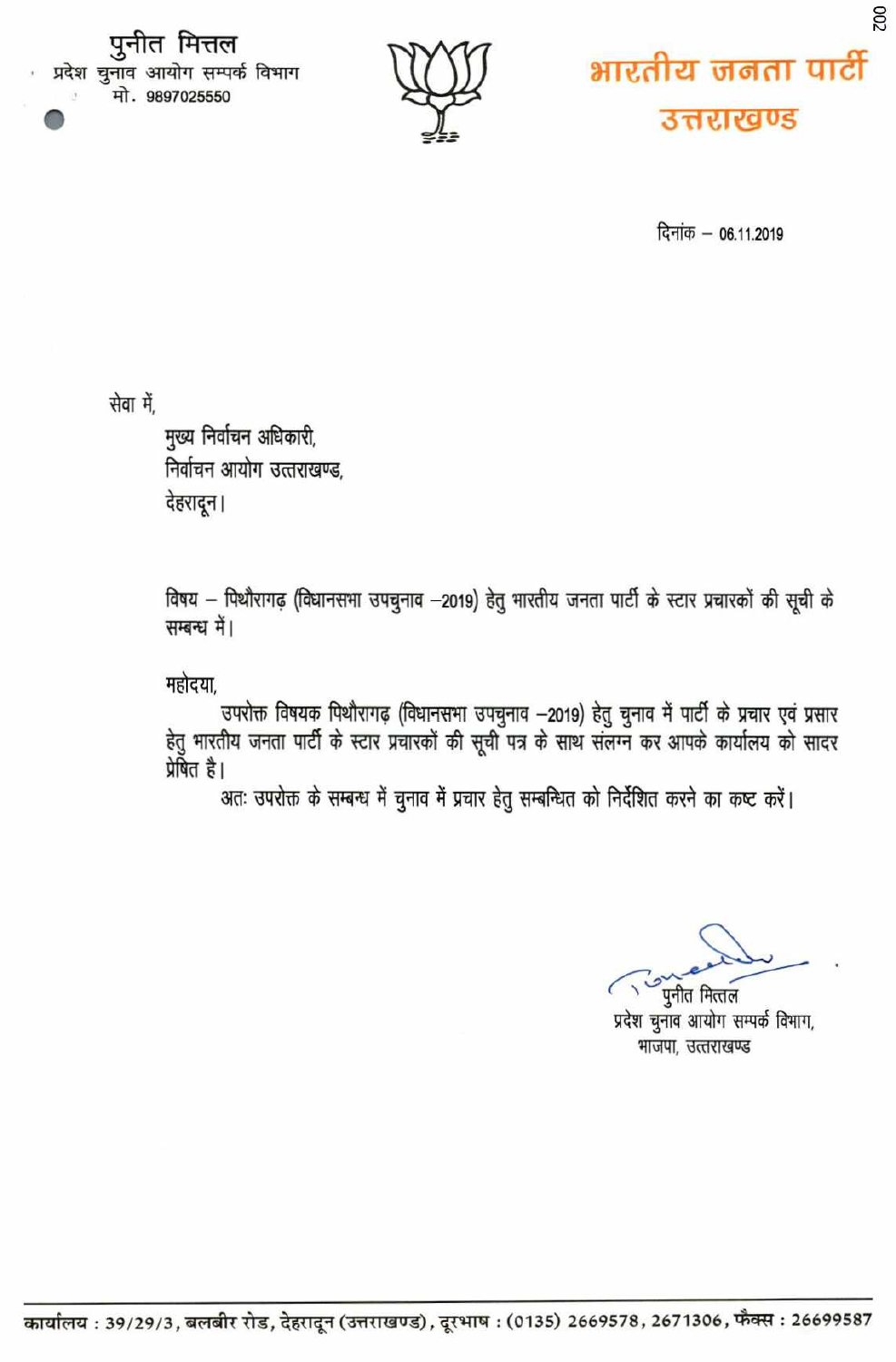## **Arun Singh ational General Secretary** & **Incharge, Head Quarter**



# **-TPUcTh-I 'l'ic11 iI1 Bharatiya Janata Party**

ember 06,<br>
Altra Secrior<br>
R & Secrior<br>
B NOV 201<br>
The Secrior<br>
B NOV 201<br>
The Secrior<br>
R Cool / Nev

500

**COMPUTER By. No.** -क्रमांक पा.<br>ER #y. No.<br>नशी / NeW

Ref. No. GS/HQ/17/ / 6828

To,

The Election Commission of India R & SECTION Nirvachan Sadan Ashok Road,  $\mathbb{F}$  as  $\mathbb{F}$  6 NOV 2019 New Delhi-110001

**Attn: Shri Sunil Arora, Chief Election Commissioner Attn: Shri Sandeep Saxena, Deputy Election Commissioner**   $\bigwedge_*$ 

Sir,

I enclose a list of leaders of the **Bharatiya 3anata Party** who would be participating in the election campaign pertaining to the current **Bye-Election to the 44-Pithoragarh Legislative Assembly Constituency in the State of**  UTTARAKHAND.

This is in fulfilment of Explanation (2) to Section 77 of the Representation of People Act 1951.

Kindly acknowledge receipt.

Thanking you,

Yours faithfully,

**(Arun Singh)** 

### **Copy to:**

1. Chief Electoral Officer, Uttarakhand

#### **Copy also to:**

- 1. Shri Amit Shah, National President
- 2. Shri Jagat Prakash Nadda, National Working President
- 3. Shri B.L. Santosh, National General Secretary (Org.)
- 4. State Prabhari, Uttarakhand
- 5. State President, Uttarakhand

6-ए दीनदयाल उपाध्याय मार्ग, नई दिल्ली-110 002 दूरभाष : 011-23500000 फैक्स : 011-23500190